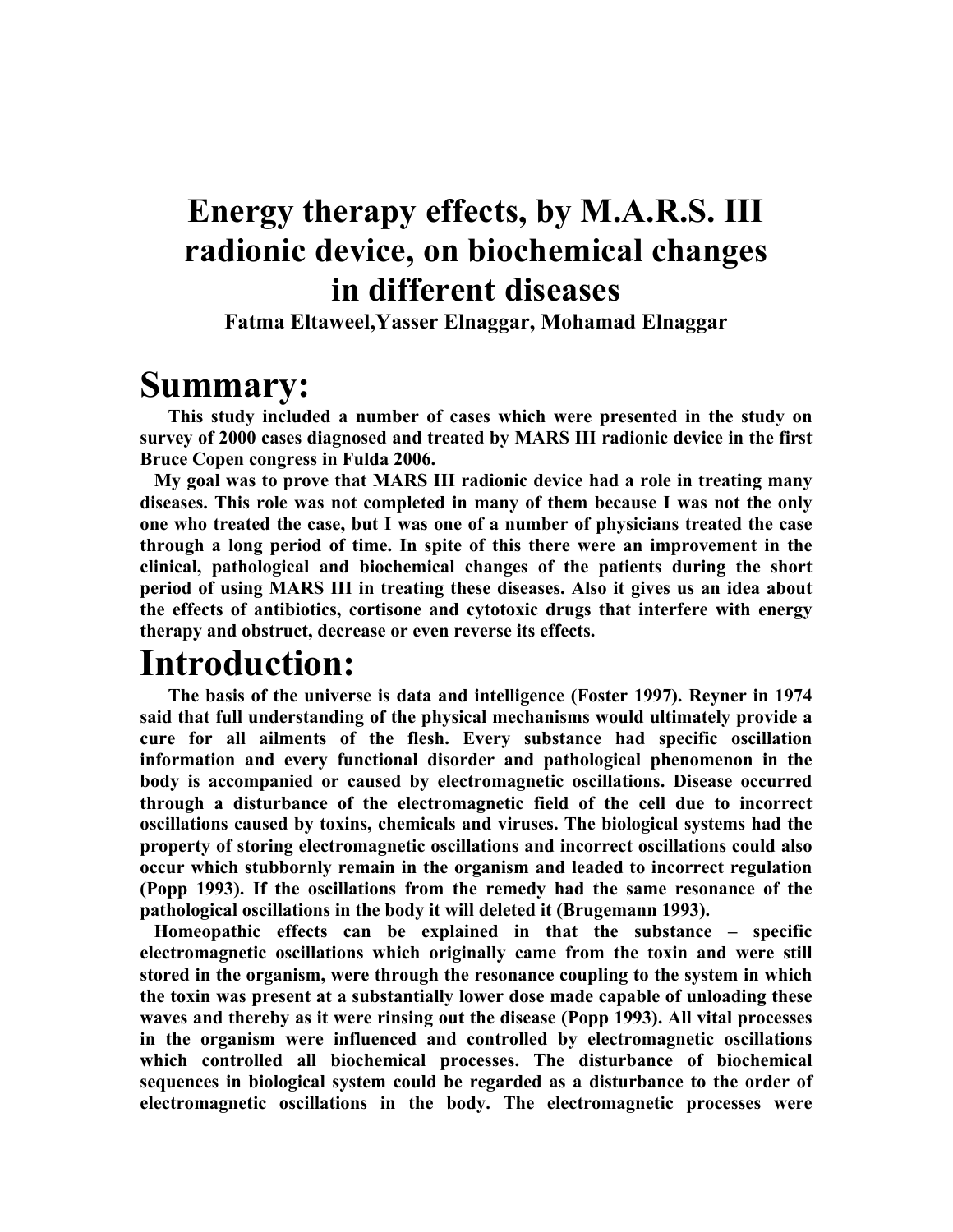**functionally superordinate to the biochemical processes (Ludwig 1993). The biochemical processes were controlled by biophysical processes (Brugemann 1993).**

 **The electromagnetic oscillations regulated the growth of the cell and ensured the exchange of information mutually between the cells and evidently controlled the biochemical processes (Kohler 1993).** 

 **The aim of this study was to prove that energy therapy using MARS III radionic device has biochemical and clinical effects, which representing the basis for evaluation of the patients in western medicine.** 

# **Cases studies**

#### **Case 1:**

 **A male patient 65 years old, was diagnosed by ultrasound on 9/6/2006, that he had small sized left kidney, bilateral mild nephrotic changes and enlarged prostate, with no signs of obstructive uropathy. His blood urea was 39 mg/dl (10 – 50) and his serum creatinine was 0.72 mg/dl (0.5 – 1.5).**

 **On 24/4/2004 his blood urea was increased to 255 mg/dl and his serum creatinine was increased to 18 mg/dl. By ultrasound examination, he had right hydronephrosis with features of obstructive nephropathic changes and minimal parynchymal atrophic changes. Multiple small stones at the distal part of dilated right ureter, with multiple urinary bladder stones and features of chronic cystitis and enlarged prostate. Endoscopic destruction of the stones was done and renal dialysis started.**

 **At that time MARS III diagnosis and therapy were done and my early diagnosis was that he had bacterial infection which could not be treated by continuous antibiotic therapy through the whole period of the disease.**

 **Along one year I repeated his blood tests on MARS III and gave him the homeopathic remedies both by direct and by broadcast because he was at a distance of about 150 km.**

 **After a year of dialysis 3 times per week he stopped by accident for about one month. His blood urea and serum creatinine were within normal limits, he refused to continue the dialysis, and continued on my therapy and up to writing his case after about one and half year he lived without dialysis and with normal kidney functions with 37 mg/dl blood urea and 0.9 mg/dl creatinine. For me it was a very abnormal case but surely MARS III had restored the normal kidney functions.**

#### **Case 2:**

 **58 years old male, had recurrent kidney stones and was under medical treatment. During routine biochemical analysis he discovered increase of white blood cells count. Bone marrow aspiration biopsy showed that he had chronic lymphatic leukemia. MARS III diagnosis was done and the therapy was given both as homeopathic remedies and as teletherapy.**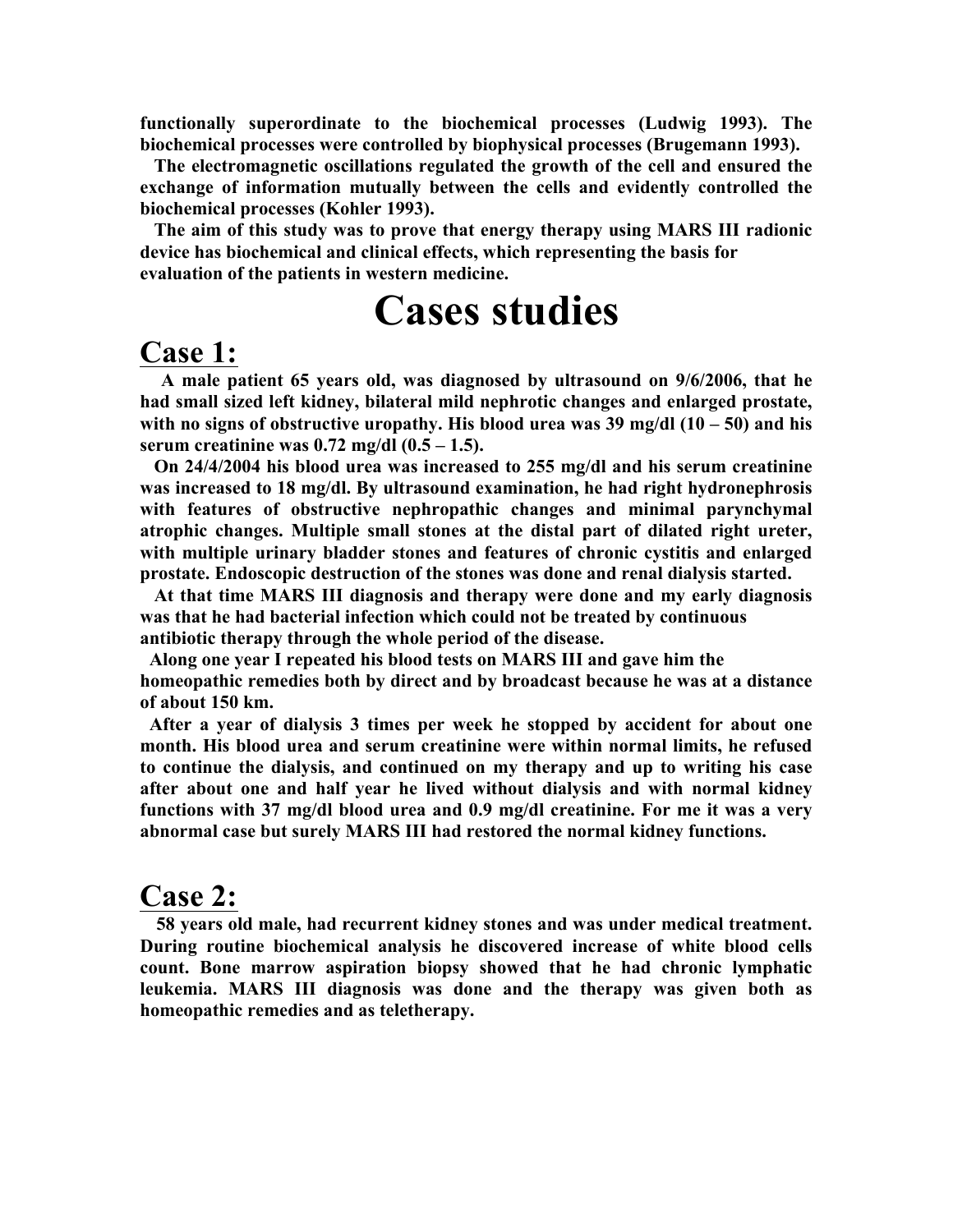| Date       | <b>W.B.Cs count</b>    | <b>Platelets</b>         | Lymphocytes % |
|------------|------------------------|--------------------------|---------------|
|            | $(4-11)$ thousand/cmm) | $(150-250$ thousand/cmm) | $(20-45)\%$   |
| 11/10/2003 | 31.400                 | 197                      | 84            |
| 29/11/2003 | 21                     | 133                      | 76.7          |
| 3/1/2004   | 16.4 cortisone         | 149                      | 76.2          |
| 6/3/2004   | 20                     | 168                      | 76.2          |
| 3/4/2004   | 55.3 M.A.R.S.III       | 197                      | 75.2          |
| 8/5/2004   | 15.9                   | 134                      | 77.2          |
| 7/6/2004   | 12.1 normal            | 184                      | 68.6          |
| 6/7/2004   | 14.4 antibiotics       | 162                      | 73.0          |
| 9/8/2004   | 19.7                   | 170                      | 81.1          |
| 26/1/2005  | 16.7 endoxane          | 121                      | 74.8          |
| 23/2/2005  | 25.6                   | 186                      | 80.6          |
| 23/3/2005  | 24.7                   | 163                      | 77.2          |
| 8/6/2005   | 21.6                   | 152                      | 85.6          |
| 19/7/2005  | 20.5                   | 131                      | 81.6          |
| 17/9/2005  | 24.8                   | 103                      | 99            |
| 17/1/2006  | 34.2                   | 145                      | 87            |
| 18/2/2006  | 28.2                   | 123                      | 92            |
| 18/3/2006  | 32.4                   | 113                      | 81.6          |
| 15/4/2006  | 31.3                   | 169                      | 74            |
| 13/5/2006  | 29.3                   | 116                      | 78.5          |
| 10/6/2006  | 31.3                   | 108                      | 99.6          |
| 1/7/2006   | 31.4                   | 132                      | 82.5          |
| 29/8/2006  | 39.52                  | 140                      | 82.8          |

 **All the results during the follow up period of treatment were documented in the following table(1):**

 **From the table it was clear that in the first 3 months leucocytes count decreased from 31.400 to 16.400. At that time the patient had acute attack of rhinitis and diagnosed as allergic by his physician which gave him treatment including cortisone.**

 **In the next test leucocytes elevated to 20 thousand/cmm and reached 55.3 after 3 months of cortisone therapy. When I was faced with that result I was obliged to stop cortisone which increased the leucocytes count and deteriorated the patient condition because I did not see the patient during that period. I tested the patient again with** 

**MARS III device and gave him both remedies and teletherapy which reduced the leucocytes count down to 12.1 thousand/cmm (4 –11) in 4 months which explained the effect of energy medicine on the patient white blood cells count.**

 **On 6/7/2004 he got an acute attack of tonsillitis and was given an antibiotic which leaded to elevated leucocytes count to 14.4, then to 19.7.** 

 **On 26.1.2005 his leucocytes count returned to 16.7 after stoppage of antibiotics.**

 **When he visited his army physician for follow up and saw the fluctuations of up and down in the results he decided to give him endoxane and since that time fluctuations of the results increased and in the presence of endoxane, therapy by MARS III failed to reduce the leucocytes count towards the normal levels.**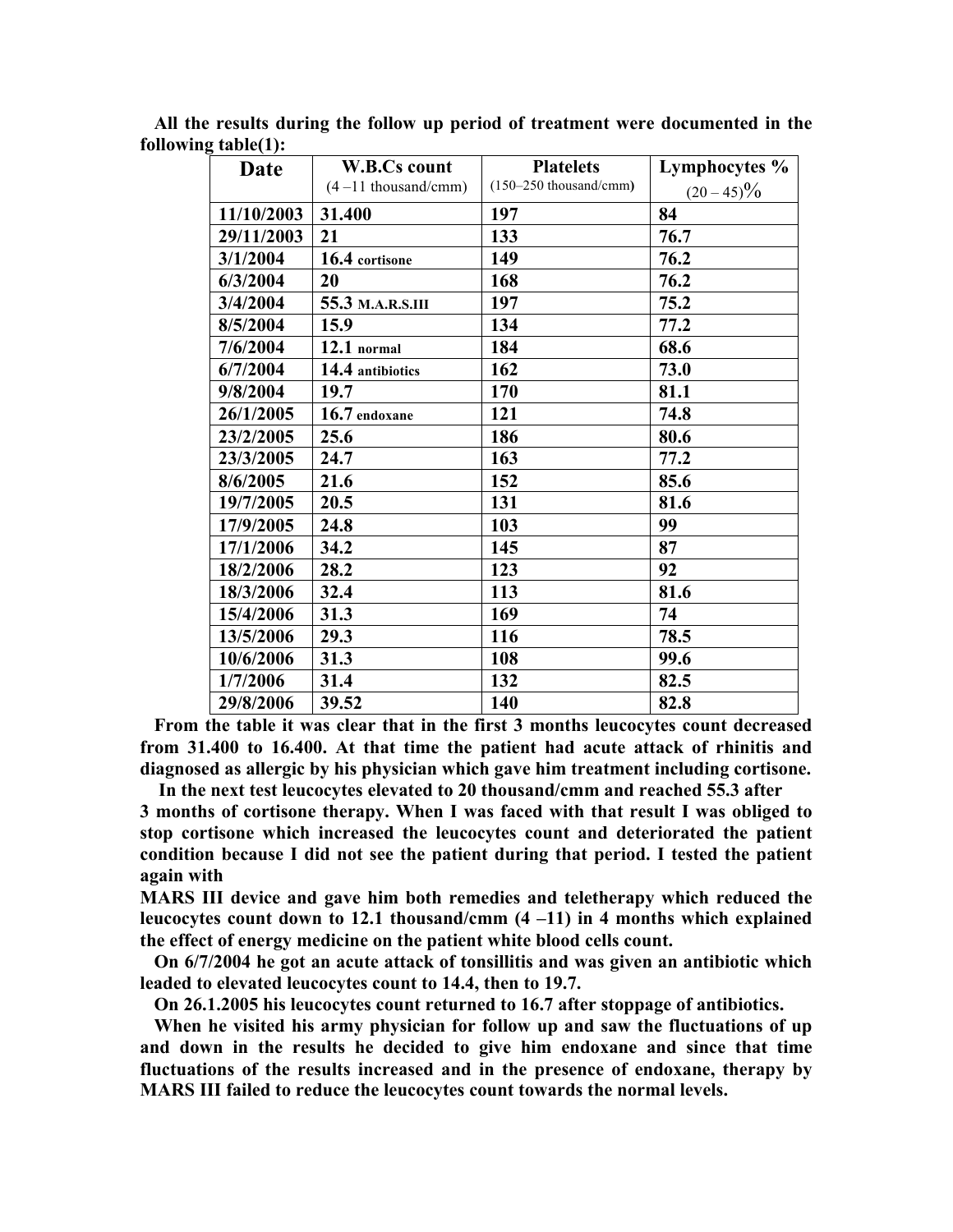**This case explained how cortisone therapy, antibiotics and endoxane interfere with energy therapy and blocked its effects on the body even antagonized it and at the same time showed the therapeutic effect of energy therapy if given alone and how it changed the results towards the normal levels.**

### **Case 3:**

 **A male patient 40 years old with liver adenocarcinoma and multiple bone metastasis, he was not started any chemo or radio therapy when he came to me because he did not decided to start it as his case was advanced case.**

 **I used MARS III device for diagnosis and therapy, within about 2 months I had the following results (table 2):**

| <b>Tests</b>                    | 18/3/2006 | 4/4/2006 | 27/4/2006 |
|---------------------------------|-----------|----------|-----------|
| Alphafetoprotien                | 15.6      | 8.14     | 9.9       |
| (up to $7$ IU/ml)               |           |          |           |
| CA 19.9                         | 82        | 20.7     | 43        |
| (up to $33 \text{ u/ml}$ )      |           |          |           |
| <b>CRP</b>                      | 22        | 10       | 64        |
| $(\text{up to }6 \text{ mg/l})$ |           |          |           |

 **It was clear from the previous table that, after improving the results on 4/4/2006, it deteriorated again on 27/4/2006, because on 6/4/2006 he started chemo- and radiotherapy and I failed to control it after this, what was of importance for me from this case that therapy by MARS III device had a role in changing the biochemical results even in cancer patient.**

### **Case 4:**

 **A female patient 20 years old suffered from severe arthritis. By pendulum diagnosis she had mixed bacterial infections. She was under methotrexate, plequanil and hydrocortisone therapy.**

 **By MARS III radioing device she was diagnosed and treated, her biochemical tests changed as follows( table 3):**

| <b>Tests</b>                             | 1/8/2004 | 24/11/2004 | 8/5/2005 | 16/7/2005 |
|------------------------------------------|----------|------------|----------|-----------|
| <b>C-Reactive protein</b>                | 48       | 28         | 6        | o         |
| $(< 6$ mg $/l$ )                         |          |            |          |           |
| <b>Rheumatoid factor</b>                 | 192      | 136        | $-ve$    | $-ve$     |
| $(< 20 \text{ mg/l})$                    |          |            |          |           |
| W.B.Cs                                   | 28.2     | 12.8       | 9.5      | 6.3       |
| $(4 - 11$ thousand/cmm)                  |          |            |          |           |
| <b>Platelets</b>                         | 475      | 270        | 240      | 242       |
| $(150 - 400$ thousand/cmm)               |          |            |          |           |
| Urine albumin in 24 hours                | 299      | 214        | 138      | 96        |
| $(10 - 140 \text{ mg}/24 \text{ hours})$ |          |            |          |           |

 **She was advised to reduce the dose of methotrexate and cortisone after improving the results on 24/11/2004 gradually according to the improvements in pain and swellings which accompanied arthritis and the last results on 16/7 2005 were without taking medical treatment for one month.**

 **In this case I allowed my self to discuss a critical point regarding microbiological causes in some rheumatic arthritis cases. In Bruce Copen catalogue it was found the known micro-organisms were about 780 micro-organism, and what really**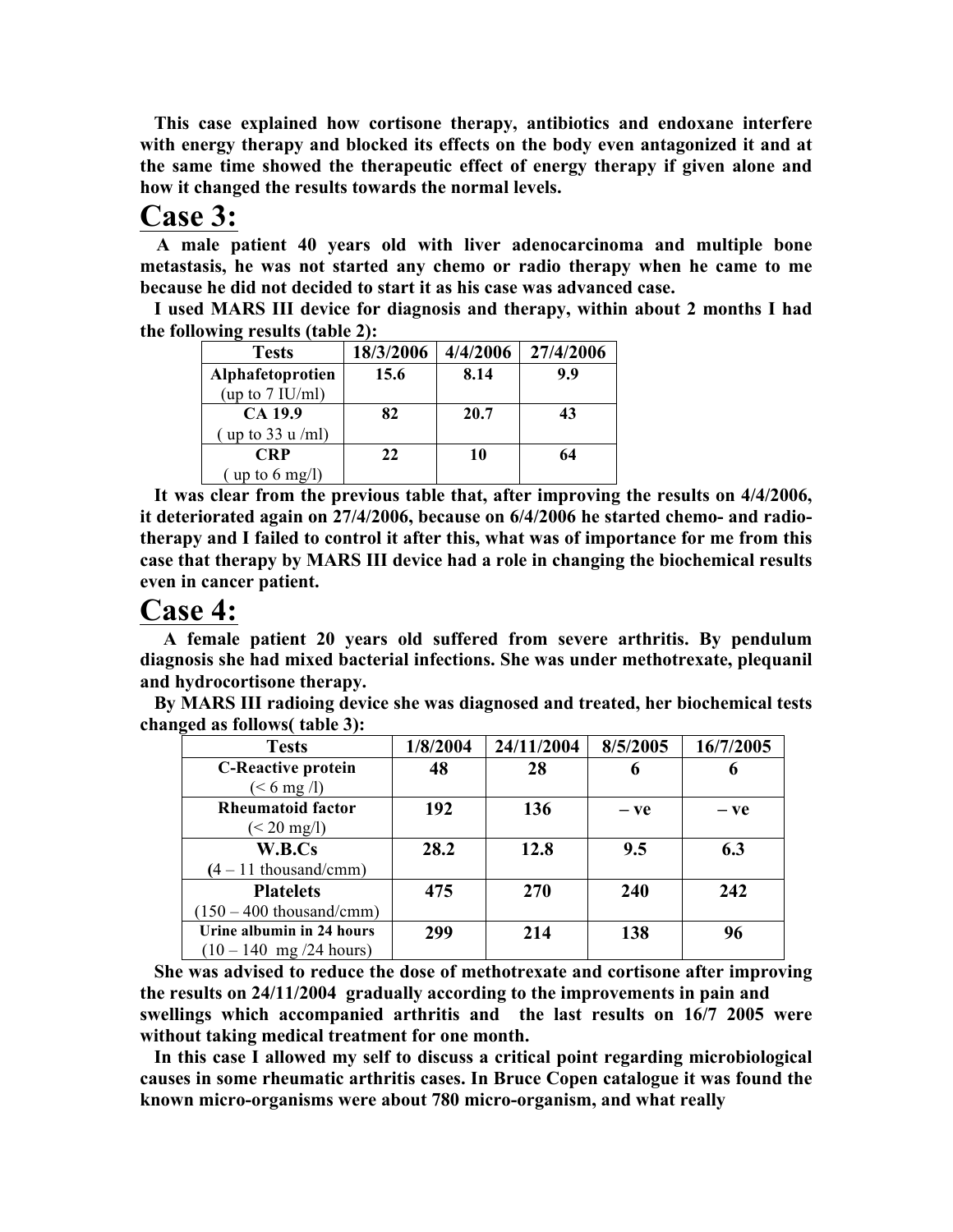**investigated in the routine laboratory tests and cultures were not exceeding 100 micro-organisms, what about the other 680 types which were only diagnosed by bioresonance devices, this specific advantage of MARS III bioresonance device, helped us to diagnose and treat such cases.**

### **Case 5:**

 **A female patient 48 years old, married and had 3 children, 2 males and one female, since 1994 she complained of general body aches and arthritis of all joints, at that time 12/2/1994 her erythrocyte sedimentation rate in the first hour was 18 mm (1 – 7) and in the second hour was 53 mm (7 – 17). For about 10 years, she was examined by many physicians. On 3/1/1997 her ESR was 29 and 67 mm in the first and second hours. Through 10 years she had received the following drugs: hostacortin, plaqunil, methotrexate, endoxan, urbazone, after she was diagnosed as rheumatoid arthritis case.**

 **On 2004 the main complaint was recurrent tonsillitis and pain in both flanks. By pendulum I diagnosed her that she had bacterial infection in both kidneys and tonsils in addition to stiffness of whole body and joints.**

 **MARS III diagnosis and therapy was done, homeopathic medicines were given. Pain and stiffness improved for the first time, ESR became 9 mm and 18 mm, in the first and second hours, and for about 2 years her general condition was improved and also tolerated, except that she complained of arthritis and body ache from time to time especially after she stopped all her cytotoxic and cortisone drugs and used only analgesic – antirheumatic drugs.**

#### **Case 6:**

 **A male patient, engineer, 50 years old, complained of continuous fever for 2 months not returning to its normal level in spite of recurrent different antibiotics therapy which were tried during that period. This was also accompanied by gradual decrease of hemoglobin from 13 g/dl (normal 13 – 18 g/dl) to 7.6 and erythrocyte sedimentation rate was 148 mm**  $(0 -10)$  **in the first hour and 152 mm**  $(5 -20)$  **in the second hour. According to these results his physician planned to start with him chemotherapy and preparing him for bone marrow transplantation.**

 **On 22/7/2005 he visited me, I took from him blood sample and tested it by MARS III radioing device. My early diagnosis that, there was bacterial infection, in addition to severe internal organ energy disorder.**

 **I prepared homeopathic remedies by the same device and at the same time I broadcasted him with the same therapy for 2 months.**

 **On 30/9/2005 his hemoglobin increased to 11 g/dl, his erythrocyte sedimentation**  rate was 131  $(0 - 10)$  in the first hour and 136  $(5 - 20)$  in the second hour, with **improvement of his general condition with no fever at all since the first week of treatment.**

 **After another 2 months on 5/12/2005 his hemoglobin became 13.7 g/dl, and his erythrocyte sedimentation rate became 30 in the first hour and 44 in the second hour. I retested him again by MARS III device and gave him the homeopathic remedies for the third time for another two months and I did not saw him again after being escaped from chemotherapy and bone marrow transplantation.**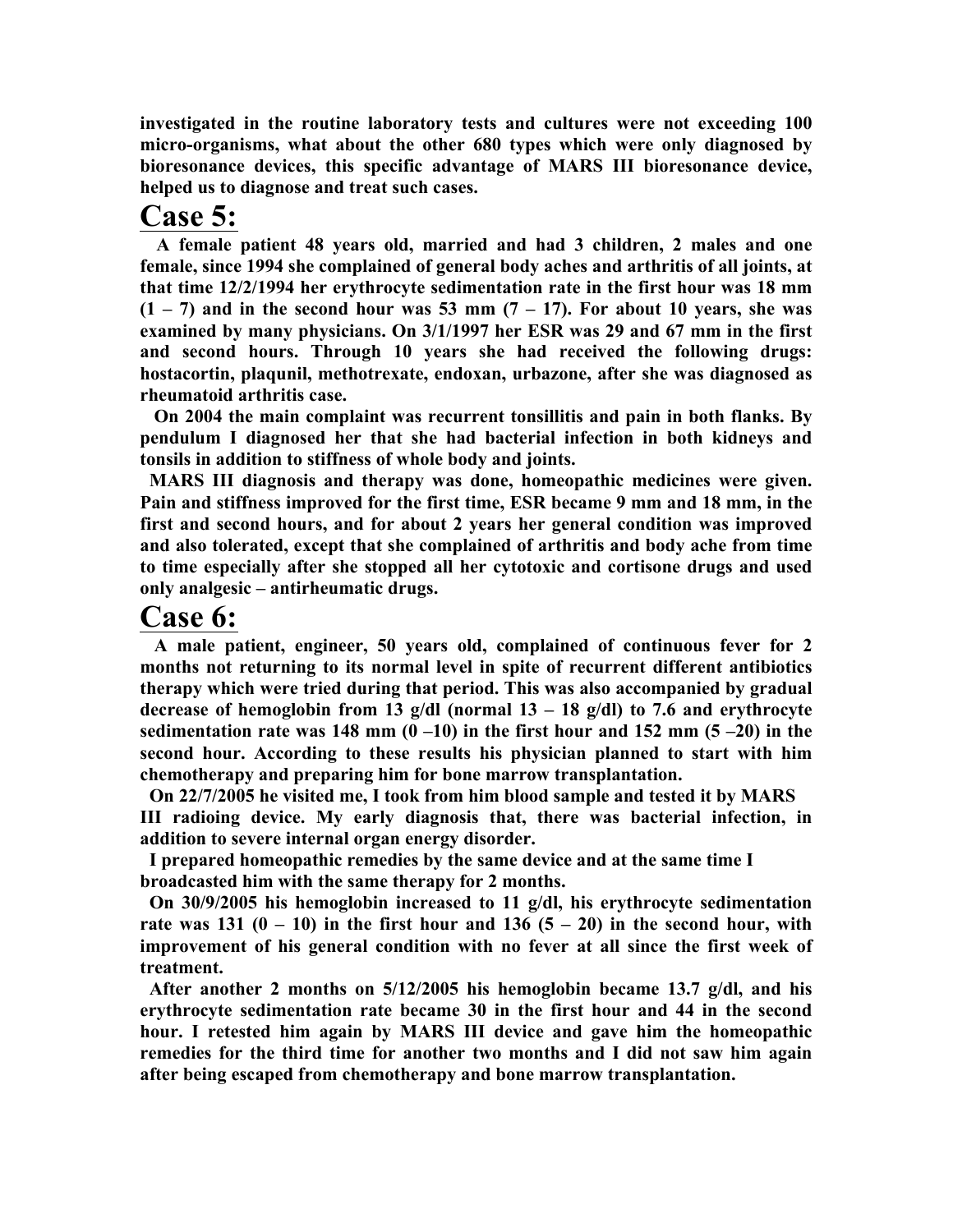### **Case 7:**

 **A female patient 47 years old, had hepatoma, liver cirrhosis, portal hypertension and splenomegally. She visited me on 18/2/2006 her red blood cells were 3.9 million / cm (4 – 5), her white cells were 2.9 thousands / cmm (4 – 11), platelets were 85 (150 – 450) and her alpha feto protiens were thousand IU / ml (N < 5.8).**

 **On 11/3/2006 after about 3 weeks of taken the homeopathic remedies made by MARS III device, her red blood cells increase 4.16 million / cm, white blood cells became 3.7 thousand / ml , her platelets became 122 and her alpha fetoprotien became 584.2 IU / ml .**

 **This explain that the therapy prepared by M.A.R.S.III device, had a very good effect in very short time and its biochemical and organic effects were very clear, which means that energy had organic and biochemical therapy effect.**

#### **Case 8:**

 **A male patient 49 years old with liver cirrhosis, gall bladder stone sized 14 mm and splenectomy was done before. On 16/6/2006 his serum bilirubin was 3.11 mg/dl.**

 **Diagnosis and therapy were done by MARS III radionic device. Homeopathic remedies were prepared for him and sent for him also by broadcasting.**

 **On 29/6/2006 his serum bilirubin decreased to 2.7 mg/dl, then to 1.7 mg/dl on 26/7/2006 and to 1.3 mg/dl on 20/8/2006. The normal range was between** 

**(0.1 – 1.2) mg /dl. Also his gall bladder stone decreased to 11 mm in size.**

 **I retested him by M.A.R.S.III device and gave him therapy both by remedies and by broadcasting for 30 min every 6 hours, and I did not saw him again.This case showed the effect of energy therapy on the level of serum bilirubin and the size of gall bladder stone in very short time, about 2 months, which is promising for the future of M.A.R.S.III device after wide scale researches, and explained how the patient neglected the follow up of the therapy plan once his symptoms improved.**

**Case 9:** Female patient 40 years old, lost 15 kg of her body weight in two months follow **severe attack of influenza. Her physician diagnosed her hyperthyroidism after he found that there was an increase in both thyroid hormones T3 and T4 on 30/11/2004:**

| <b>T3</b> | $263$ ug/dl  | $(N \t 81 - 191)$  |
|-----------|--------------|--------------------|
| T4        | $18.7$ ug/dl | $(N \ 4.5 - 12.5)$ |

 **She had given neomercazol 2 tablets 3 times daily and inderal, with no effect on T3 and T4 for 3 months. Pendulum diagnosis proved presence of bacteria. Diagnosis was made by M.A.R.S.III device and therapy was given by prepared medicines and bybroadcast.**

**On 9/1/2005 :**

| <b>T3</b> | $205$ ug/dl  |
|-----------|--------------|
| T4        | $15.7$ ug/dl |

 **New therapy both by homeopathy medicines and by broadcast was given for another 2 months with gradual reduction of neomercazol and inderal.**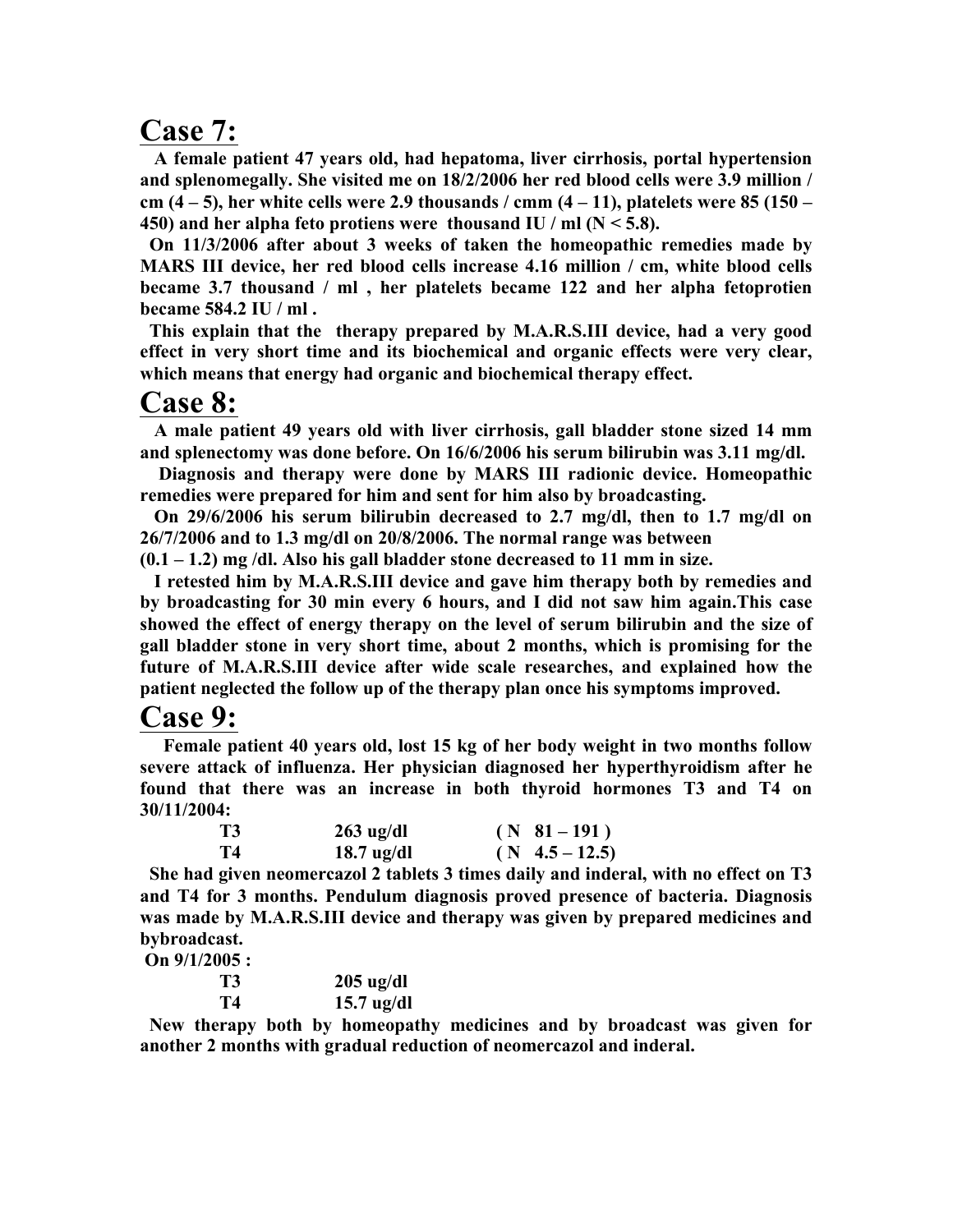**On 20/3/2006 :**

| T3 | $142$ ug/dl |
|----|-------------|
| T4 | $6.2$ ug/dl |

 **The last result was after stoppage of neomercazol for 10 days. Follow for another 4 months. She was in good health and her body weight increased 10 kg and her thyroid functions maintained normal.**

### **Case 10:**

 **54 years old male with mild enlarged liver and multiple left hepatic lobe focal lesions, thrombosis of main portal vein and left main division and left lung basal consolidation. The diagnosis was hepato cellular carcinoma grade II. On 16/4/2006 :**

| $VII$ 10/7/2000 $\cdot$ |                                |                   |
|-------------------------|--------------------------------|-------------------|
| Alpha feto protein      | $1118.00$ ng/ml                | normal up to 10.9 |
| <b>SGOT</b>             | 105<br>u/l                     | normal $(0-37)$   |
| <b>SGPT</b>             | 101<br>$\mathbf{u}/\mathbf{l}$ | normal $(0-40)$   |
| On $1/5/2006$ :         |                                |                   |
| A.F.P.                  | $776.8$ ng/ml                  |                   |
| <b>SGOT</b>             | 84<br>$\mathbf{u}/\mathbf{l}$  |                   |
| <b>SGPT</b>             | 72<br>$\mathbf{u}/\mathbf{l}$  |                   |
|                         |                                |                   |

 **From this case, it was found that alpha feto protein was reduced from 1118.00 to 776.8 in about two weeks under therapy by M.A.R.S.III radionic device and also there were improvement in SGOT and SGPT within this short period.**

 **In most cases I was not the only one who share in treating the case, and this is the main problem which facing the natural therapies now, either from the patient side, because he want to be treated, but he could not neglect the other advices of other doctors and in this case he tried to get benefits from both types of therapies and so I could not follow the case for the end alone.**

## **Case 11:**

 **A male patient 54 years old, has virus – c hepatitis with diffuse liver pathology. He was under chemical medical treatment for 3 years and in the last few months he lost about 12.5 kg from his body weight which was 67 kg and when he visited me, he was 54.5 kg on 23/5/2006.**

 **MARS III radionic diagnosis and therapy were done for him for 2 months and repeated for another 2 months, and the new biochemical results were correlated with the old results and was presented in the following table( table 4) :**

|                                | <b>Results</b> |          |
|--------------------------------|----------------|----------|
| <b>Test</b>                    | 23/5/2006      | 3/9/2006 |
| ESR:                           |                |          |
| 1 <sup>st</sup> hour(5 – 7 mm) | 34             | 15       |
| $2nd hour(7-15 mm)$            | 60             | 35       |
| <b>Blood sugar:</b>            |                |          |
| Fasting $(70 - 110)$ mg/dl     | <b>200</b>     | 114      |
| Postprandial (80-130 mg/dl)    | 285            | 153      |
| $SGOT (0 - 37 u/l)$            | 46             | 13       |
| <b>SGPT</b> $(0 - 40$ u/l)     | 70             | 17       |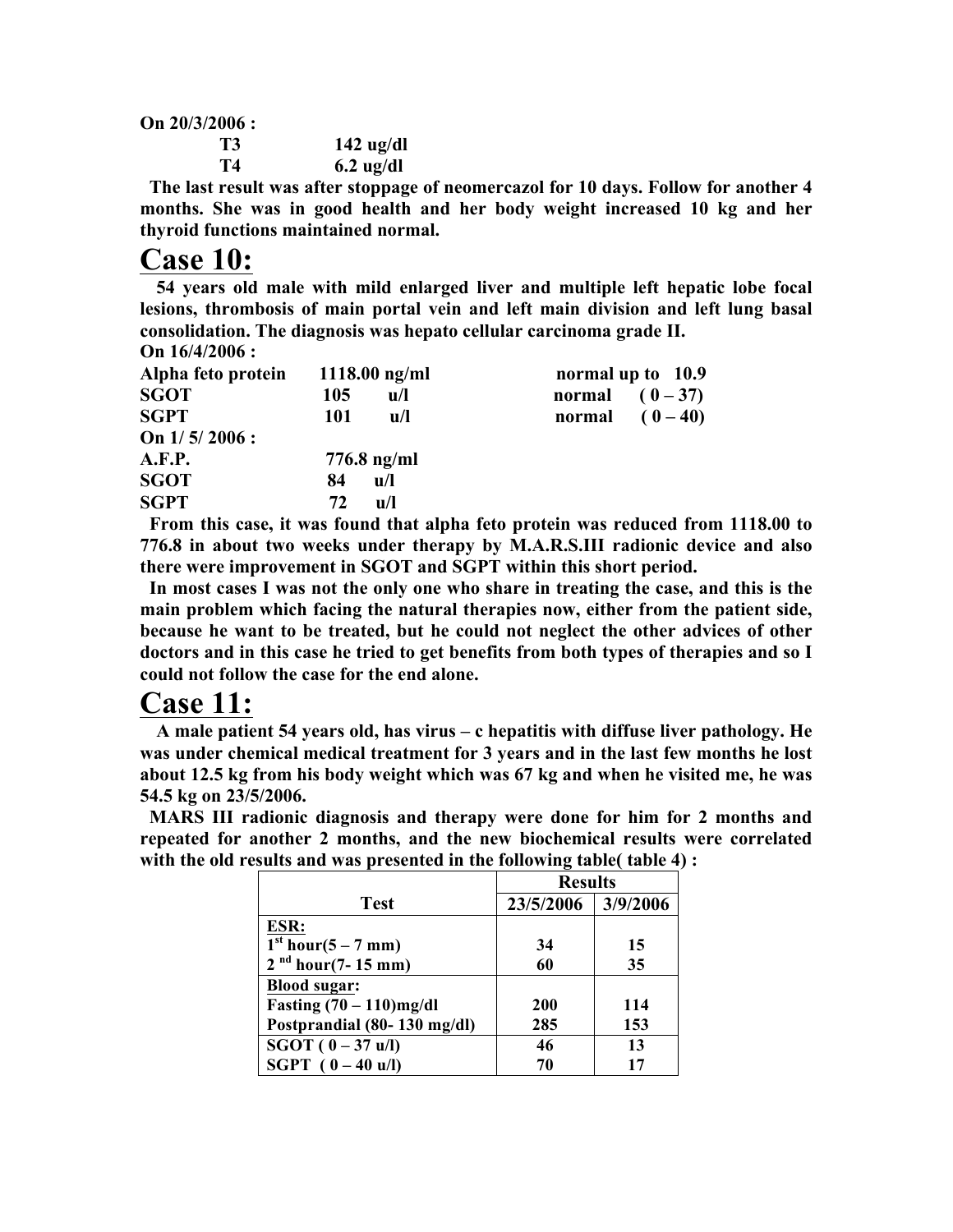**I can concluded that radionic therapy by MARS III device in the form of homeopathic medicine as charged water bottles or sugar tablets improved the biochemical tests as erythrocyte sedimentation rate, blood sugar and liver enzymes , after 3 months of therapy and after failure of medical chemical treatment for 3 years. But the most important observation in this case was that it is not my own case, but I was the last one and may not be the last to diagnose and treat it. Because after more than 3 years of follow up with other western medicine practitioners, I only shared 4 months of the whole history of the disease and this was the problem which was facing me in most cases which came for me for help by natural therapy methods by means of MARS III. In my previous survey study on 2000 cases diagnosed and treated by MARS III device it was difficult to do statistical analysis for many diseases because I shared in its diagnosis and treatment during a localized period of time through the case history which was not enough for clinical evaluation, but I could say that when these patients were treated by MARS III within a localized period of time, good results were achieved which encouraged every practitioner not to refuse such cases and at the same time it widen the scope of MARS III device in different diseases .**

**Case 12:** Two years old child had recurrent attacks of acute tonsillitis since the 6<sup>th</sup> month **old which was complicated with chronic asthmatic bronchitis. He was diagnosed as a rheumatic fever case due to increase of both erythrocyte sedimentation rate and creactive protein in spite of negative rheumatoid factor and had given many types of antibiotics and cortisone therapy and started on long acting penicillin every month at one year old . His father was afraid in the last few months of recurrent fever after one to two days after stopping of antibiotic therapy and of his asthma with its cortisone therapy. I tested him with pendulum for presence of bacteria, virus, parasite or fungus infection and I found bacterial infection. Then I made diagnosis using MARS III radionic device and I gave therapy in form of remedies made by the same device together with teletherapy. Within one weak the general condition of the child was stabilized; no fever, dyspnea or cough, then he stopped antibiotics and cortisone. After two months all his blood tests improved, his appetite improved and his father was satisfied by the results and was surprised because the pediatrition told him that the long acting penicillin must continued until 21 years old, and no other substitution for cortisone . Also the pediatrition was surprised how erythrocyte sedimentation rate returned to near normal in two months and this is rarely occur by drugs. The results presented in the following table (5) :**

| <b>Tests</b>  | 8/12/2006        | 27/2/2007 |
|---------------|------------------|-----------|
| $ESR1^{st}$ h | $20mm(3-5)$      | mm        |
| $2^{nd}$ h    | $47mm$ $(7-15)$  | 16 mm     |
| <b>CRP</b>    | 24 mg/dl $(< 6)$ | $-ve$     |
| <b>ASOT</b>   | — ve             | $-ve$     |
| R F           | $-ve$            | — ve      |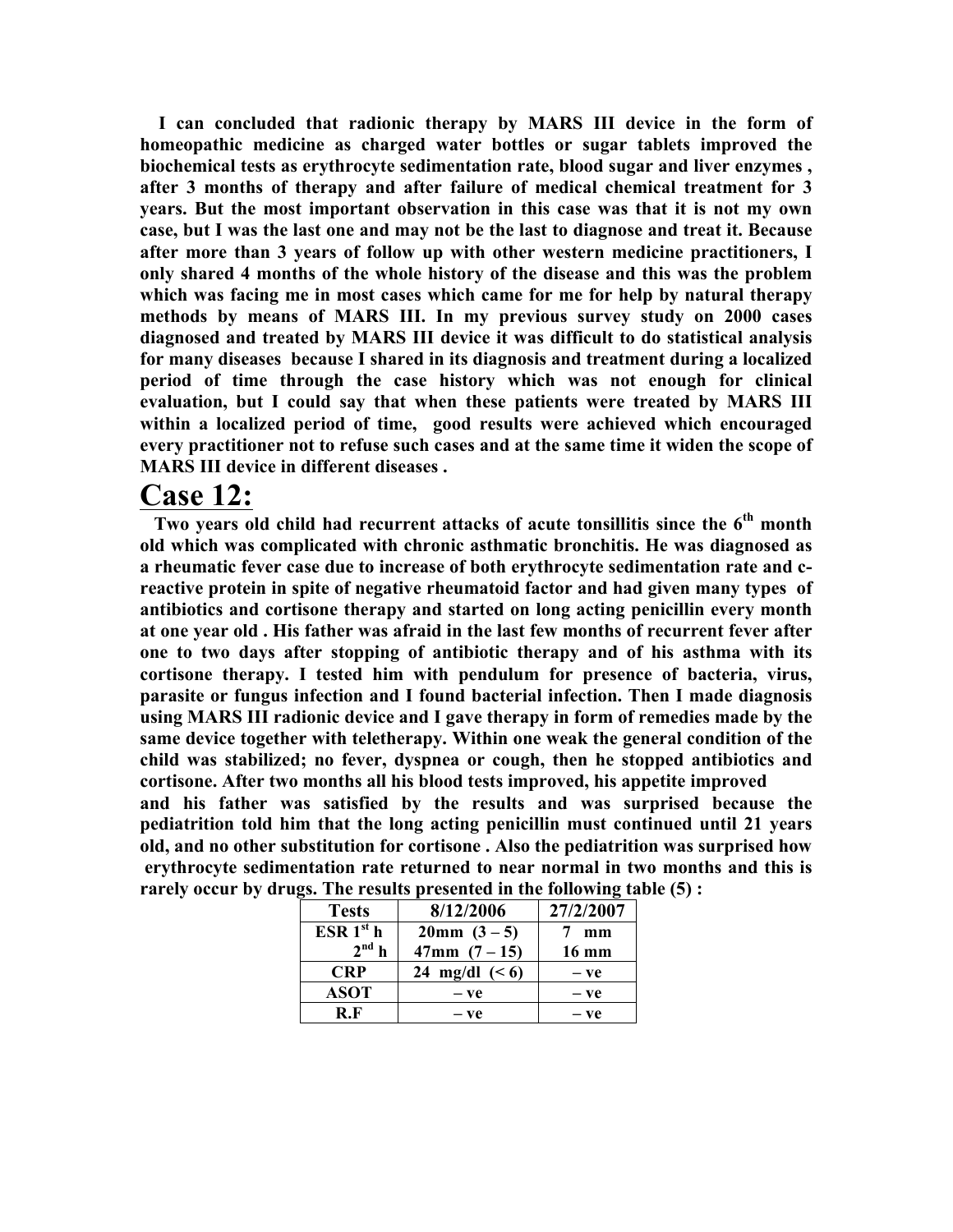**Case 13: A male patient 60 years old, had renal disease for 3 years with increased serum creatinine to 2.3 with no return to normal by any medical treatment. At the start of this year 2007 he deteriorated suddenly and was diagnosed as having chronic pyelonephritis, depending on the increase of serum creatinine to 6.5. The MRA showed attenuated caliber of both renal arteries with no segmental stenosis or other vascular malformations and Renal CFDI showed relatively decreased vascular flow inside both kidneys arteries with bilateral non-obstructive parenchymal disease grade II. The 24 hour proteins in urine was 4390 mg in 24 hours urine volume of 3600 ml .In urine analysis pus cells was 20—25 , red blood cells was 50—55 , with granular and hayaline casts. Culture showed gram negative bacilli.**

**This patient was prepared for dialysis three times per week. On 31/1/2007 he visited me asking my help hoping not to start dialysis. I tested him by MARS III radionic device and gave him therapy both by remedies and by teletherapy. Improvement recorded in the following table ( 6):**

| Date      | recorded in the rond wing table $\sqrt{9}$ .<br><b>Serum</b> | Proteins in 24h  | Urine volume      | Urine analysis                   |
|-----------|--------------------------------------------------------------|------------------|-------------------|----------------------------------|
|           | creatinine                                                   | urine            | in 24h            |                                  |
|           | $(0.5 - 1.5)$ mg/dl                                          | $(10-140)$ mg/24 | $(600 - 1600)$ ml |                                  |
| 17/1/2007 | 6.5                                                          | 4390             | 3600 ml           | Protein: ++                      |
|           |                                                              |                  |                   | Pus cells: $20 - 25$             |
|           |                                                              |                  |                   | <b>RBCs:</b><br>$50 - 55$        |
|           |                                                              |                  |                   | Casts: granular $\&$             |
|           |                                                              |                  |                   | hyaline                          |
| 30/1/2007 | 5                                                            |                  |                   | <b>Protein:</b><br>$++$          |
|           |                                                              |                  |                   | Pus cells: $8-6$                 |
|           |                                                              |                  |                   | RBCs: $2-4$                      |
|           |                                                              |                  |                   | Casts:<br>N <sub>0</sub>         |
| 8/2/2007  | 4.4                                                          |                  |                   | Protein: ++                      |
|           |                                                              |                  |                   | Pus cells: $50-60$               |
|           |                                                              |                  |                   | <b>RBCs:</b><br>$4 - 6$          |
|           |                                                              |                  |                   | hyaline<br><b>Casts:</b>         |
|           |                                                              |                  |                   |                                  |
| 13/2/2007 | 3.8                                                          | 3360             | 3750              | Protein: ++                      |
|           |                                                              |                  |                   | Pus cells: $8-10$                |
|           |                                                              |                  |                   | <b>RBCs:</b><br>$7 - 9$          |
|           |                                                              |                  |                   | hyaline &<br>Casts:              |
|           |                                                              |                  |                   | granular                         |
| 28/2/2007 | 3.6                                                          | 277              | 3100              | <b>Protein:</b><br>$++$          |
|           |                                                              |                  |                   | Pus cells: 6--8                  |
|           |                                                              |                  |                   | <b>RBCs:</b><br>$4 - 6$          |
|           |                                                              |                  |                   | Casts:<br>$\mathbf{n}\mathbf{o}$ |
|           |                                                              |                  |                   |                                  |

 **From the table it was clear that there was decrease in serum creatinine from 6.5 mg/dl to 3.6 and 24 hour proteins in urine from 4390 mg to 277 mg in about 40 days. . Urine analysis showed pus cells 6 – 8, red blood cells 4 – 6. This case is still under homeopathic and teletherapy treatment but I found that its important during preparing this study to mention these data about it to show how energy therapy can change the biochemical parameters of a disease like chronic pyelonephritis and**